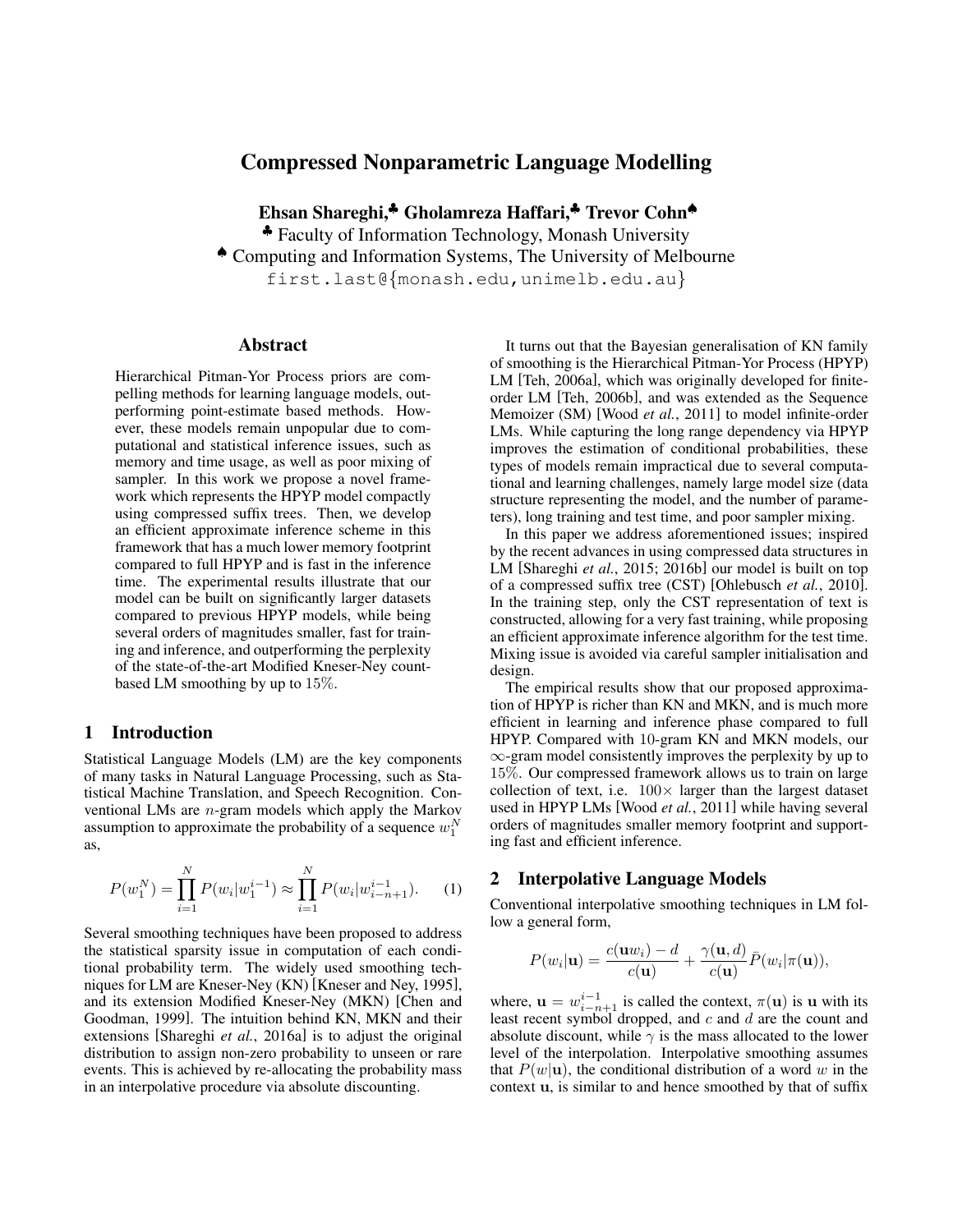| $\kappa$         | $\boldsymbol{u}$ | $P_{KN}^{k}(w_i \mathbf{u}, d_k)$                                                                                                                                                                                                                    | $P_{\text{HPYP}}^k(w_i   \mathbf{u}, \eta^{\mathbf{u}})$                                                                                                                                                                                                                                 |
|------------------|------------------|------------------------------------------------------------------------------------------------------------------------------------------------------------------------------------------------------------------------------------------------------|------------------------------------------------------------------------------------------------------------------------------------------------------------------------------------------------------------------------------------------------------------------------------------------|
| $\boldsymbol{n}$ | $u_1$            | $\frac{c(\mathbf{u}w_i)-d_k}{c(\mathbf{u})}+\frac{d_kN_{1+}(\mathbf{u}\bullet)}{c(\mathbf{u})}P_{\text{KN}}^{k-1}(w_i \pi(\mathbf{u}),d_{k-1})$                                                                                                      | $\frac{n^{\mathbf{u}}_{w_i} - d^{\mathbf{u}} t^{\mathbf{u}}_{w_i}}{n^{\mathbf{u}} + \theta^{\mathbf{u}}} + \frac{\theta^{\mathbf{u}} + d^{\mathbf{u}} t^{\mathbf{u}}}{n^{\mathbf{u}} + \theta^{\mathbf{u}}} P^{k-1}_{\text{HPYP}}(w_i   \pi(\mathbf{u}), \eta^{\pi(\mathbf{u})})$        |
| $n-1$            | $\pi(u_1)$       | $\frac{N_{1+}(\mathbf{\cdot} \mathbf{u} w_i)-d_k}{N_{1+}(\mathbf{\cdot} \mathbf{u} \mathbf{\cdot})}+\frac{d_k N_{1+}(\mathbf{u} \mathbf{\cdot})}{N_{1+}(\mathbf{\cdot} \mathbf{u} \mathbf{\cdot})}P_{\text{KN}}^{k-1}(w_i \pi(\mathbf{u}), d_{k-1})$ | $-\frac{n^{\mathbf{u}}_{w_i} - d^{\mathbf{u}} t^{\mathbf{u}}_{w_i}}{n^{\mathbf{u}} + \theta^{\mathbf{u}}} + \frac{\theta^{\mathbf{u}} + d^{\mathbf{u}} t^{\mathbf{u}}_{\cdot}}{n^{\mathbf{u}} + \theta^{\mathbf{u}}} P^{k-1}_{\text{HPYP}}(w_i \pi(\mathbf{u}), \eta^{\pi(\mathbf{u})})$ |
| $\cdots$         | <br>ε            | $N_{1+}(\cdot \mathbf{u}w_i)-d_k + d_k N_{1+}(\mathbf{u} \cdot)$ 1<br>$N_{1+}(\cdot \mathbf{u} \cdot)$ $\overline{N_{1+}(\cdot \mathbf{u} \cdot) [\sigma]}$                                                                                          | $\frac{n^{\mathbf{u}}_{w_i} - d^{\mathbf{u}} t^{\mathbf{u}}_{w_i}}{n^{\mathbf{u}} + \theta^{\mathbf{u}}} + \frac{\theta^{\mathbf{u}} + d^{\mathbf{u}} t^{\mathbf{u}}}{n^{\mathbf{u}} + \theta^{\mathbf{u}}} \frac{1}{ \sigma }$                                                          |

Table 1: One-to-One mapping of interpolative smoothing under KN and HPYP. In  $P_{KN}^k$  column :  $N_{1+}(\mathbf{u} \cdot) = |\{w : c(\mathbf{u}w) > 0\}|$ , and similarly  $N_{1+}(\cdot \mathbf{u})$  and  $N_{1+}(\cdot \mathbf{u} \cdot)$  and  $N_{1+}(\cdot \mathbf{u} \cdot)$  and  $N_{1+}(\cdot \$ and  $t^{\mathbf{u}}$  is defined similarly, and  $\eta^{\mathbf{u}} = \{d^{\mathbf{u}}, \theta^{\mathbf{u}}, \{n^{\mathbf{u}}_w, t^{\mathbf{u}}_w\}_{w \in \sigma_{\mathbf{u}}}\}.$ 



Figure 1: An example of a interpolative LM of depth 3. Moving from leaf node  $u_1$  towards the root, corresponds to moving from the top row towards the bottom row in Table 1. Nodes sharing a parent correspond to identical sequences except for their least recent symbol, for example a partial sequence assignment to the nodes is  $\pi(\pi(u_1)) = c, \pi_1(u_1) = bc, u_1 = abc, u_2 = bbc, u_3 = dbc.$ 

of the context  $P(w|\pi(\mathbf{u}))$ . This recursive smoothing stops at the unigram level where the conditioning context is empty,  $u = \varepsilon$  (see the left panel of Table 1). In what follows, we provide a brief overview of hierarchical Pitmon-Yor Process LM and its relationship with KN.

#### 2.1 Hierarchical Pitman-Yor Process (HPYP) LM

We start by describing the Pitman-Yor process (PYP; [Pitman and Yor, 1997]), used as a prior over LM parameters.  $PYP(d, \theta, H)$  is a distribution over the space of probability distributions with three parameters: a base distribution  $H$ which is the expected value of a draw from a PYP, the concentration parameter  $-d < \theta$  which controls the variation of draws from PYP around  $H$ , and the discount parameter  $0 \leq d < 1$  which controls the heavy-tailness of the sampled distributions. PYP is an appropriate prior for LMs to capture power-law behaviour prevalent in the natural language [Goldwater *et al.*, 2011].

To illustate the use of the PYP prior, we conside as the likelihood a simple unigram LM G, from which the words of a text are generated. The Chinese restaurant process (CRP) is a metaphor that allows generating words from a PYP without directly dealing with the LM G itself by integrating it out. Consider a restaurant where customers are seated on different tables, and each table is served one dish. To make the analogy, the restaurant corresponds to the LM, the customers are the text token needed to be generated, and the dishes are the words. Let  $t_w$  denote the number of tables serving the same dish w in the restaurant,  $n_w$  denote the total number of customers seated on these tables, and  $t = \sum_{w} t_w$  and  $n_{\cdot} = \sum_{w} n_{w}$  to be the total number of tables and customers, respectively. Generating the next word from the LM is done by sending a customer to the restaurant which either (i) sits on an existing table serving the dish  $w$  with probability proportional to  $n_w - dt_w$ , or (2) sits on a new table with probability proportional to  $\theta + dt$  and orders a dish from the base distribution H. The probability of the next word  $w$  is thus

$$
P(w|\eta) = \frac{n_w - dt_w}{n + \theta} + \frac{\theta + dt}{n + \theta} P(w|H).
$$

where  $\eta = \{d, \theta, \{n_w, t_w\}_{w \in \sigma}\}\$ , and  $\sigma$  is the vocabulary. Note that  $\{n_w, t_w\}_{w \in \sigma}$  form the sufficient statistics for generating the next word.

In a HPYP LM, the distribution  $G^{\mathbf{u}}$  of words following a context **u** has a PYP $(d^{\mathbf{u}}, \theta^{\mathbf{u}}, G^{\pi(\mathbf{u})})$  prior,

$$
G^{\mathbf{u}}\mid d^{\mathbf{u}}, \theta^{\mathbf{u}}, G^{\pi(\mathbf{u})}\ \sim\ \text{PYP}(d^{\mathbf{u}}, \theta^{\mathbf{u}}, G^{\pi(\mathbf{u})}).
$$

where the base distribution  $G^{\pi(\mathbf{u})}$  itself has a PYP prior. This induces a hierarchy among these context-conditioned distributions (see Figure 1) tying the base distribution of each node of the hierarchy to the distribution of its parent. Note that u refers to both a context (a sequence of words) and its corresponding node in the HPYP tree. The distribution at the root of the hierarchy  $G^{\varepsilon}$  corresponds to the empty context  $\varepsilon$ :

$$
G^{\varepsilon} | d^{\varepsilon}, \theta^{\varepsilon}, \mathcal{U} \sim \text{PYP}(d^{\varepsilon}, \theta^{\varepsilon}, \mathcal{U})
$$

where the base distribution  $U$  is the uniform distribution over the vocabulary  $\sigma$ .

Having a HPYP LM, the next word is generated by integrating out all of the distributions corresponding to the nodes of the tree. This is achieved by hierarchical Chinese restaurant process (HCRP), whereby a customer is sent to a restaurant of a context from which a word needs to be generated. In case the customer is seated on a new table, a new customer is sent to the parent restaurant for ordering the dish. The number of customers sent to the parent is orchestrated via the concentration and discount parameters. The following constraints hold for  $\{n_w^{\mathbf{u}}, t_w^{\mathbf{u}}\}_{w \in \sigma_{\mathbf{u}}}$  across the tree nodes:

$$
\forall w \in \sigma_{\mathbf{u}} : \quad 0 < t_w^{\mathbf{u}} \le n_w^{\mathbf{u}} \tag{2}
$$

$$
\forall w \in \sigma_{\mathbf{u}} : n_w^{\mathbf{u}} = \sum_{\boldsymbol{\psi} \in \text{children}(\mathbf{u})} t_w^{\boldsymbol{\psi}} \tag{3}
$$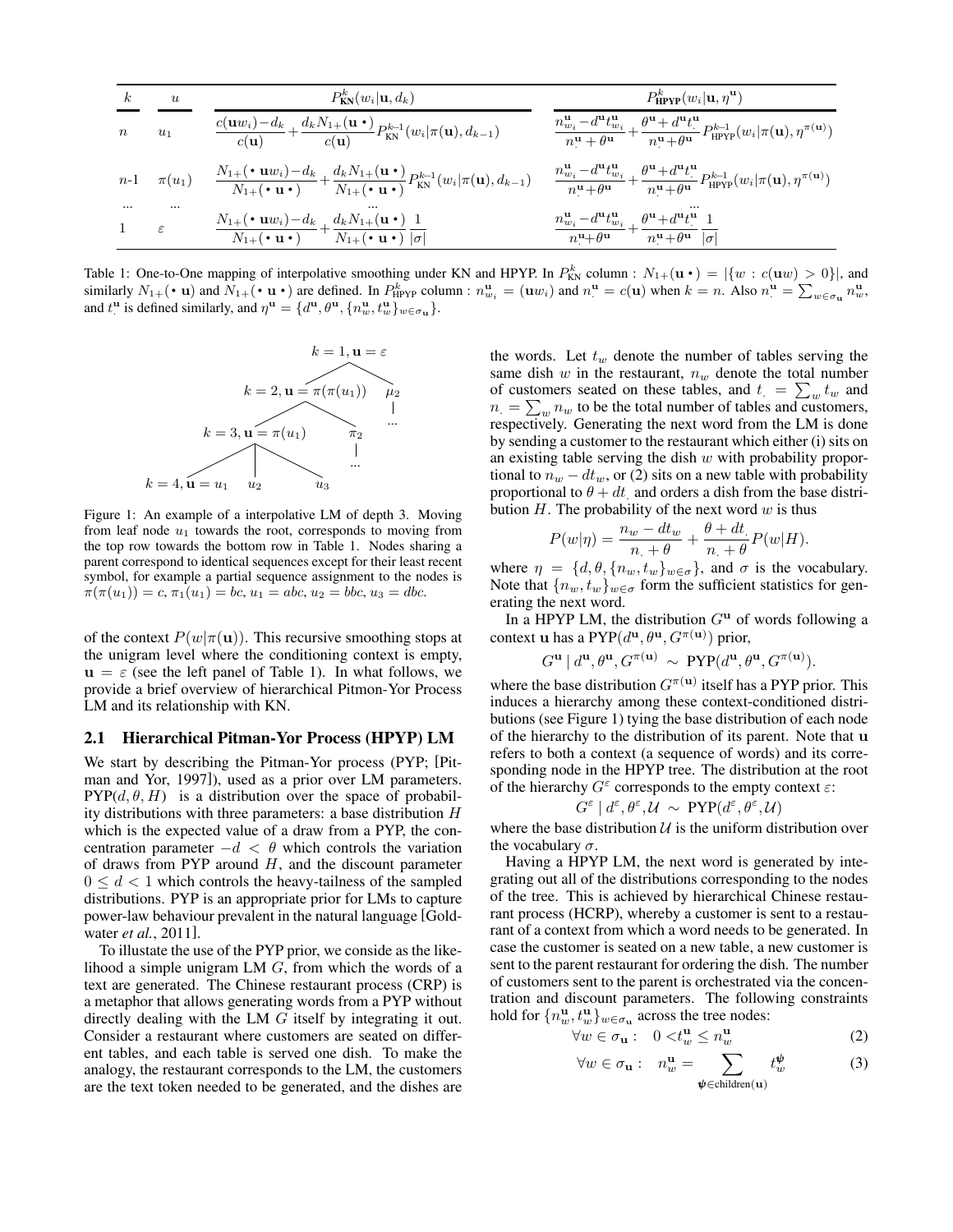

Figure 2: (top) Suffix Tree, (bottom) Suffix Array and Burrows-Wheeler Transformation for " $\#abc\#bbc\#\$$ ". In (top), labels correspond to concatenation of edge labels from the root to each node and digits stored on leaves and in SA, (bottom), correspond to the starting index of the suffixes in text.

where  $\sigma_{\bf u}$  is the subset of  $\sigma$  observed after the context **u**. Tying the distributions as a hierarchy simulates the smoothing process by adjusting the base distributions of each level recursively. Given  $\{\eta^{\mathbf{u}}\}^{\mathbf{u}\in \text{HPYP}}$ ,  $\mathbf{u} \in \text{HPYP}$  denoting all nodes in HPYP, the predictive probability of a word  $w$  in a context u is computed recursively as  $P_{HPYP}(w|\mathbf{u})$  in Table 1.

Note the close similarity in formulation of KN smoothing and the HPYP as illustrated in Table 1; indeed we recover KN smoothing from HPYP by assuming  $\{\theta^{\mathbf{u}} = 0\}^{\mathbf{u} \in \text{HPYP}}$  and  $\{t_w^{\mathbf{u}}=1\}_{w\in\sigma_{\mathbf{u}}}^{\mathbf{u}\in\text{HPYP}}$ . In what follows, we exploit this property to compactly represent the HPYP LM.

### 3 Compressed HPYP LM

The child-parent relationship between distributions in HPYP forms a context tree which can be represented as a suffix trie, or more compactly as a suffix tree [Wood *et al.*, 2011]. In practice suffix trees require at best  $20|\mathcal{T}|$  bytes of space, where  $T$  denotes the text, making them impractical for anything but small data.

Hence, even storing the structure of the HPYP model without storing parameters  $\{\eta^{\mathbf{u}}\}^{\mathbf{u}\in HPYP}$  is impractical for large datasets. This was possibly the case given that the largest dataset that HPYP LMs were built on small corpora including only a few million words [Teh, 2006b; Gasthaus *et al.*, 2010; Wood *et al.*, 2011]. However, with the availability of datasets of orders of magnitudes larger size [Buck *et al.*, 2014; Parker *et al.*, 2011], it is crucial to improve the scalability of HPYP LMs. In the following, we briefly introduce a set of compressed data structures and operations, and then illustrate how a HPYP LM can be made scalable using these tools.

#### 3.1 Compressed Suffix Tree

A Suffix Tree (ST) [Weiner, 1973] of a string  $\mathcal T$  with alphabet  $\sigma$  is a tree of  $|\mathcal{T}| + 1$  leaves, where a path from the root to a leaf corresponds to a suffix of  $T$ . Each leaf holds a number indicating the staring position of the suffix in  $T$  while leaves are lexicographically ordered, see Figure 2(top). The search for any sequence **u** in  $T$  corresponds to finding the node v in ST such that u is a prefix of the concatenation of the path labels from the root to v. While suffix trees offer  $\mathcal{O}(|\mathbf{u}|)$  search

| <b>DEFINITION OPERATION</b> |            | <b>COMPLEXITY</b>                                                                                                                      |  |  |
|-----------------------------|------------|----------------------------------------------------------------------------------------------------------------------------------------|--|--|
| search(u)                   | bw-search  | $\mathcal{O}( \mathbf{u}  \log  \sigma )$                                                                                              |  |  |
| $c(\mathbf{u})$             | size       |                                                                                                                                        |  |  |
| $N_{1+}(\mathbf{u}\cdot)$   | deg        | $\mathcal{O}(1)$                                                                                                                       |  |  |
| $N_{1+}(\cdot \mathbf{u})$  | $int$ -sym | $\mathcal{O}(N_{1+}(\cdot \mathbf{u}) \log  \sigma )$                                                                                  |  |  |
|                             |            | $N_{1+}(\cdot \mathbf{u}\cdot)$ deg+int-sym $N_{1+}(\cdot \mathbf{u})\mathcal{O}(1)+\mathcal{O}(N_{1+}(\cdot \mathbf{u})\log \sigma )$ |  |  |

Table 2: Key CST operations, definitions, and time complexities. The four operations at the bottom assume the node matching  $\bf{u}$  is given via a *backward-search (bw-search)*.

complexity, in practice they require  $20|\mathcal{T}|$  bytes.

A Suffix Array (SA) [Manber and Myers, 1993] of  $\mathcal T$  is an array of sorted suffixes of  $\mathcal{T}$ , where  $SA[i]$  holds a same number as  $i$ -th leaf in ST, see Figure 2(bottom). Search in SA translates to binary search to find the corresponding range that spans over all substrings that have u as their prefix, and is  $\mathcal{O}(|\mathbf{u}| \log |\mathcal{T}|)$ . Constructing SA takes 4-8|T| bytes in practice, which compared to  $|\mathcal{T}| \log |\sigma|$  bits required to store  $\mathcal T$ makes both ST and SA impractical to use for large data.

A Compressed Suffix Array (CSA) exploits text compressibility and provides the same functionality as SA but in space equal to bzip2 compressed  $\mathcal T$  in practice. We use the FM-Index [Ferragina *et al.*, 2008] that utilizes the text compressibility by using the Burrows-Wheeler transformation (BWT) [Burrows and Wheeler, 1994] of the text, which is defined as  $BWT[i] = |SA[i] - 1 \mod |T|$  as illustrated in Figure 2(bottom). Searching for a sequence in BWT is done in reverse order (called *backward-search*) and requires  $\mathcal{O}(|\mathbf{u}| \log |\sigma|)$ . Similarly, a Compressed Suffix Tree (CST) simulates ST and is built on CSA by storing extra bits to store the shape of the tree and path labels [Ohlebusch *et al.*, 2010]. For details see [Shareghi *et al.*, 2015].

Table 2 illustrates the key operations on CSA and CST along with their complexities. The *backward-search* looksup the CSA span covering the given sequence and returns the [lb, rb] of the node v matching it, and the *size* operation counts the number of leaves of the CST subtree rooted at  $v$  using the length of the returned range. The *degree* operation returns the number of types completing a sequence to its right. The most expensive operation is the *interval-symbols*, which for a context  $\pi(\mathbf{u})$  returns its corresponding set of children and each child's corresponding node's range using the BWT [Schnattinger *et al.*, 2010]. Figure 2(bottom) shows the interval symbol procedure for finding the children of " $\pi(\mathbf{u}) = bc$ ": First a search is done to find the corresponding range for "bc" in SA, highlighted in gray, then the corresponding cells on BWT are looked up to find  $\{b, a\}$  as the two possible completions of "bc" to its left, and then their corresponding nodes are located efficiently, as illustrated by dashed arrows.

#### 3.2 Compressed HPYP LM

We make use of a CST to represent HPYP LM compactly, resulting in a model which is less than the size of the text itself. This is inspired by the use of CSTs to represent KN family of smoothing, and the fact that the structure of the hierarchy representing both models are exactly the same. The basic idea for compressed KN-smoothed LMs is to extract the required counts directly from a CST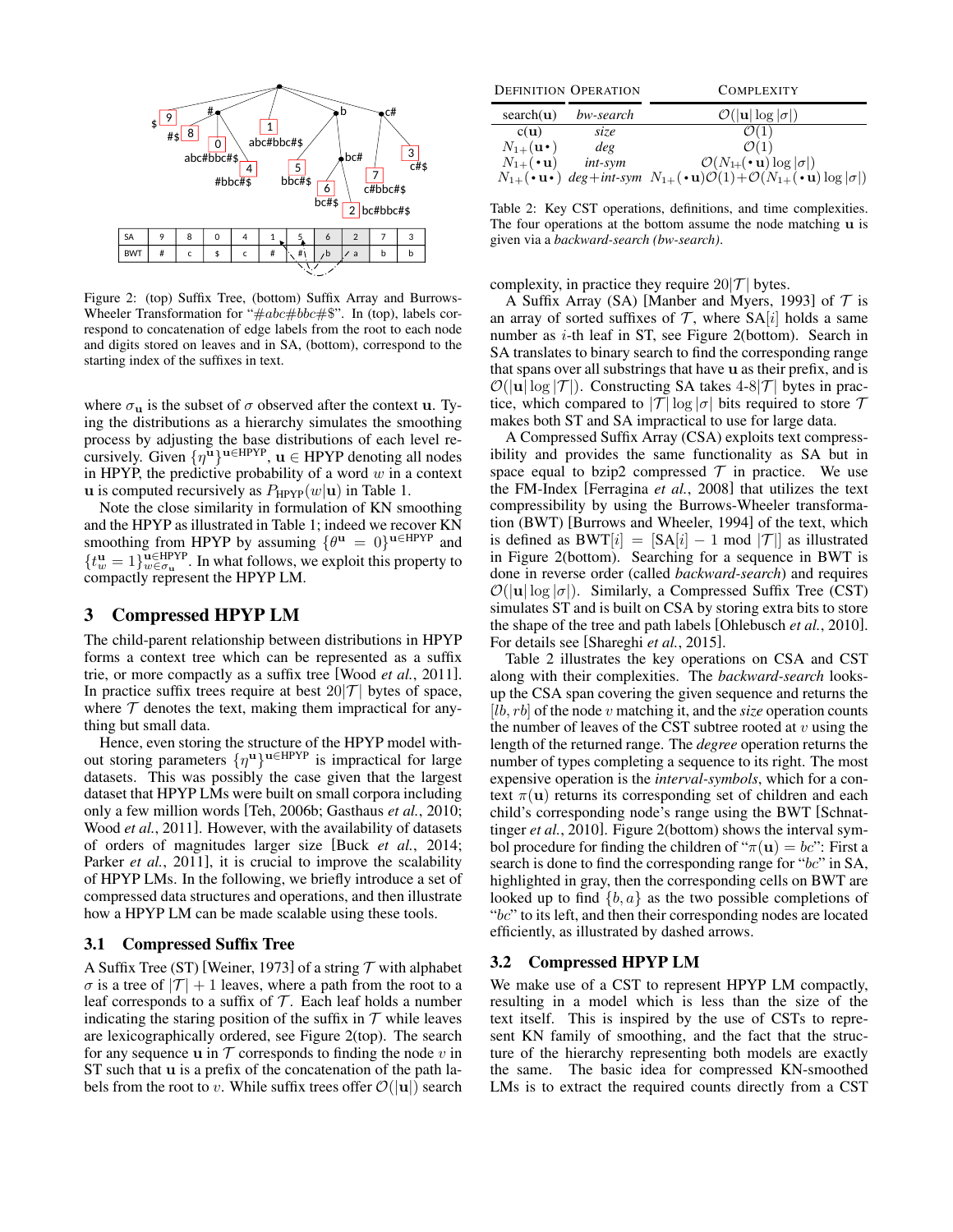representation of the text on-the-fly [Shareghi *et al.*, 2015; 2016b]; Table 2 covers the required quantities together with the CST operations and their time complexities.

The avid readers might notice that the key difference between KN and HPYP is in the  $\{n_w^{\mathbf{u}}, t_w^{\mathbf{u}}\}_{w \in \sigma_{\mathbf{u}}}^{\mathbf{u} \in \text{HPYP}}$ . While it is possible to store vectors  $\{n_w^{\mathbf{u}}, t_w^{\mathbf{u}}\}_{w \in \sigma_{\mathbf{u}}}$  for each node **u** of HPYP, it adds a significant load to the memory usage. This is one of the key computational issues of the inference approach taken in sequence memoizer [Wood *et al.*, 2011], which samples these vectors in the training time and stores them before using them in testing. We address the issue by moving the sampling to the test time, hence skipping the need to store these samples.

To complete our model description, we need to cover the discount and concentration parameters. In our model, the discount parameters are set to Kneser-Ney discounts and tied based on the context size  $|u|$ , while each distribution uses its own separate concentration parameter. Our decision for fixing the discount parameters was to avoid the cost of sampling them during the inference. Also, the range for the discount parameters are very fine-grained making the gain in sampling them very negligible<sup>1</sup>. We show in the inference section how fixing the discounts allows us to develop an efficient sampler.

### 4 Fast Approximate Inference for HPYP LM

The inference in a HPYP LM translates into computing the predictive probability of a word  $w$ , in the context u. This corresponds to integrating out all the latent prior distributions and is defined as the following intractable integral,

$$
P(w|\mathbf{u}) = \int P(w|\mathbf{u}, \eta) P(\eta) d(\eta) \tag{4}
$$

and is approximated using samples for  $\eta$ . Here  $\eta$  =  ${\{\eta^{\mathbf{u}}\}}^{\mathbf{u}\in\mathrm{HP}\hat{\Upsilon}P}$ , and  $P(w|\mathbf{u},\eta)$  is defined as in Table 1 (right panel). While there are different approaches to generate samples, they are designed to run in the training phase and require explicit storage of sampled quantities. This amounts to a significant memory load which we avoid by skipping it. Consequently, it is required to generate the samples in the test phase, but the existing sampling algorithms [Gasthaus and Teh, 2010] generate samples across all nodes in HPYP which is too slow to fit our purpose. Instead, we present a novel sampler, designed for the query phase of LM, which results in a much lower memory usage, is fast, and avoids mixing issues inherited in the full samplers.

Let us assume the path from the root to the node matching the context  $\bf{u}$  of a given query " $\bf{u}w_i$ " and denote the set of distributions along the path by  $\gamma^+$ , and all the other nodes of the HPYP by  $\gamma^{-}$ . For example, for the query  $P(w = c | \mathbf{u} =$  $(ab), \gamma^+ = \{G^{ab}, G^b, G^{\varepsilon}\}$  and  $\gamma^- = \{G^{\hat{\mathbf{u}}} | \mathbf{u} \in \mathrm{HPYP} \wedge G^{\mathbf{u}} \notin \mathbb{R} \}$  $\gamma^+$ }. Then, the three computational solutions involved in our proposed approximate inference scheme are:

Branch Sampling While a full HPYP sampler, i.e. in SM [Wood *et al.*, 2011], samples on  $\gamma^+ \cup \gamma^-$ , in here only the  $\gamma^+$  distributions and only the type matching the query word

 $w_i$  are selected for sampling, fixing  $\gamma^-$  at their initialization which is KN. This means at any given state of sampling, we have  $\{t_w^{\mathbf{u}} = 1\}_{w \in \sigma_{\mathbf{u}}}^{\mathbf{u} \in \gamma^{-}}$  $w \in \gamma_u$  and allows for a fast inference in the test time while reducing the size of the sampling space exponentially hence reducing the risk of poor mixing.

**Forgetting Samples** Samples on  $\gamma^+$  are generated during the test phase, used for approximating the predictive probability and then forgotten immediately. In this process, for any given query the state of HPYP will be set to KN at the beginning of the sampling process. This keeps the memory usage of the training and inference phase close, and roughly matching the size of the compressed text.

Range Shrinking The key quantities in the sampling phase are  $t_w^{\mathbf{u}}$ . In practice, the range  $0 < t_w^{\mathbf{u}} \leq n_w^{\mathbf{u}}$  can potentially be very large, making the sampling very slow. Instead, we follow a non-uniform sampling by shrinking the range to  $1 \leq t_w^{\mathbf{u}} \leq \min\{M, n_w^{\mathbf{u}}\}$  (Here  $M = 10$ ). The motivation here is based on the key difference between KN and MKN which is mainly in the discount range. In MKN, which typically outperforms KN, discounts are larger than 1 and our empirical analysis on several datasizes and languages illustrate the range in practice is  $[0,3]$ .<sup>2</sup> This effect to some degree is replicated in HPYP when the discounts  $0 \le d^{\mathbf{u}} < 1$ are multiplied by  $t_w^{\mathbf{u}}$ . Shrinking the sampling range keeps the HPYP distributions at each level of HPYP close to their corresponding KN (and MKN) counterparts, while the concentration parameter allows the distributions to have more flexibility in capturing the desired distribution.

The first two components allow fast inference while keeping the memory usage of our approach to be several orders of magnitudes smaller than the SM, hence making our approach computationally practical for large data regime. The third component seeks to take advantage of the best component of MKN smoothing, while avoiding the mixing issue that occurs for the infinite HPYP case. In the following two subsections, we provide the statistical underpinning of the sampling, and show how it can be done under CST mechanics.

#### 4.1 Sampling

We sample using the joint distribution  $P({\eta^u})^{u \in HPYP}$ ),

$$
\prod_{w} H(.)^{t_w} \prod_{\mathbf{u}} \left( \frac{(\theta^{\mathbf{u}}|d^{\mathbf{u}})_{t^{\mathbf{u}}}}{(\theta^{\mathbf{u}}|1)_{n^{\mathbf{u}}}} \prod_{w} S_{d^{\mathbf{u}}}(n_w^{\mathbf{u}}, t_w^{\mathbf{u}}) \right) \tag{5}
$$

where  $(a|b)_c$  is the Pochhammer<sup>3</sup> symbol, and  $S_d(n,t)$  is the generalized Stirling number of kind  $(-1, -d, 0)$  [Hsu and Shiue, 1998].

The joint distribution in eqn. 5 allows efficient sampling for  $t_w^{\mathbf{u}}$  and  $n_w^{\mathbf{u}}$  in the hierarchy, starting from the data level and going up in the hierarchy. The only expensive computation is for the Stirling numbers which are cached as KN discounts are used. We use the exact recursive formulation of Stirling numbers [Buntine and Hutter, 2012] and switch to asymptotic approximation<sup>4</sup> when t or n are large, i.e.  $\geq 8000$ .

<sup>&</sup>lt;sup>1</sup>Our analysis shows no improvements of perplexities when discounts were sampled, while it made the inference step slower.

<sup>&</sup>lt;sup>2</sup>In theory, the MKN discounts can be as large as  $c(\mathbf{u}w_i)$ .

 $3(a|b)_c = a(a+1 \times b)...(a+(c-1) \times b)$ 

<sup>&</sup>lt;sup>4</sup>Using the Stirling's approximation for factorials.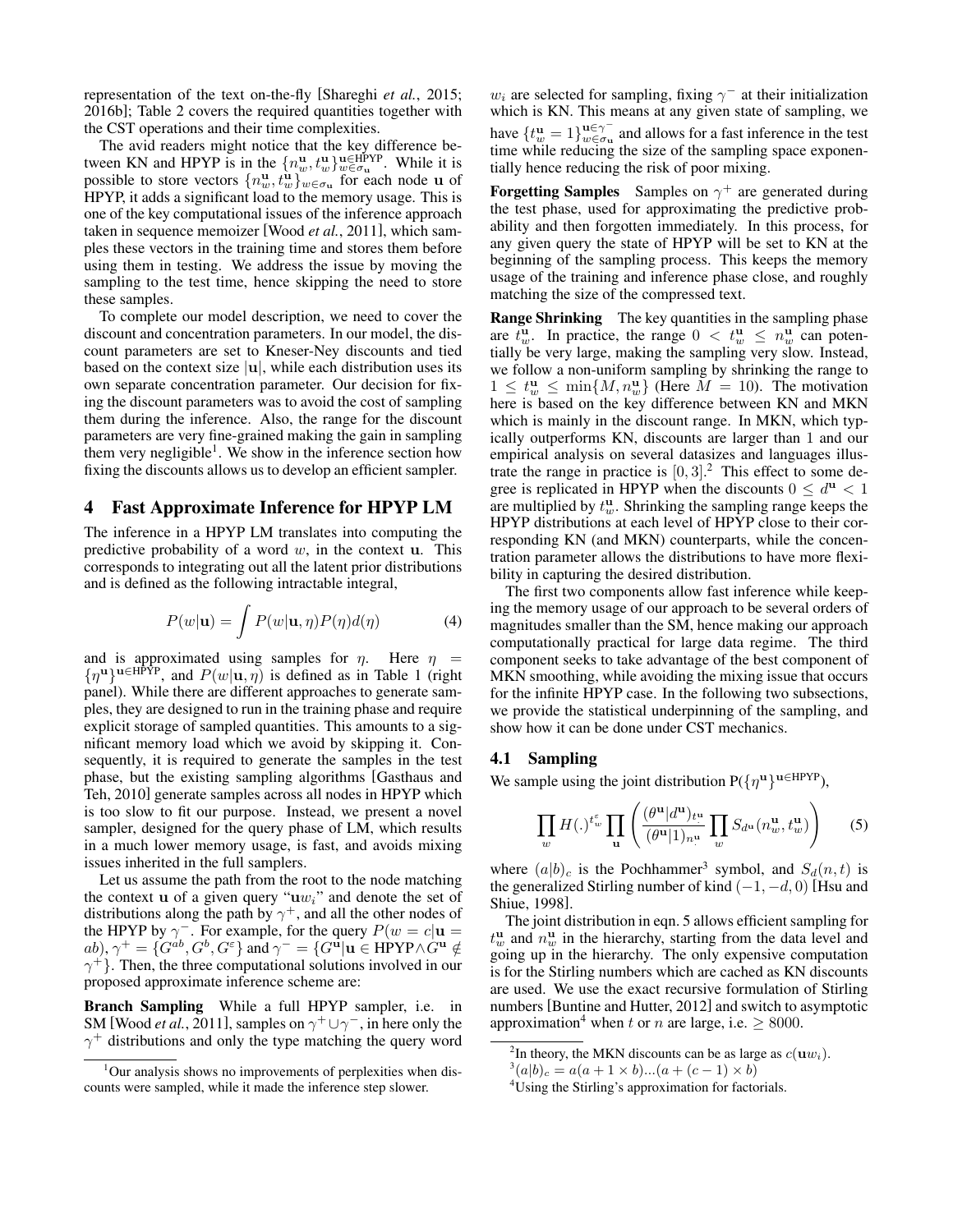**Algorithm 1** Gibbs Sampler for  $\eta \in \gamma^+$ 

1: function  $\text{SAMPLER}(w, k, n, \gamma^+, \vec{S}, M)$ 2:  $\mathbf{u}^* \leftarrow \gamma_k^+, \ \pi(\mathbf{u}^*) \leftarrow \gamma_{k-1}^+$  $3:$  $\mathbf{u}^*_{w} \leftarrow 0, n_{w}^{\mathbf{u}^*} \leftarrow n$ 4:  $\vec{Q} \leftarrow \text{null}$ 5: if  $n_w^{\mathbf{u}^*} \neq 1$  then 6: while  $t_w^{\mathbf{u}^*} \leq \min\{M,n_w^{\mathbf{u}^*}\}\$  do 7: **if**  $\mathbf{u}^* \neq \varepsilon$  then 8:  $F^{'} \propto P(t_w^{u^*}|...)$   $\triangleright$  eqn.7 9: else 10:  $F \propto P(t_w^{\varepsilon}|...)$   $\triangleright$  eqn.8 11:  $\vec{Q} \leftarrow (F, t_w^{u^*})$ 12:  $t_w^{\mathbf{u}^*} \leftarrow t_w^{\mathbf{u}^*} + 1$ 13:  $t_w^{\mathbf{u}^*} \leftarrow \text{sample\_from}(\vec{Q})$ 14: else 15:  $t_{w}^{\mathbf{u}^*}$  $t_w^{\mathbf{u}^*} \leftarrow 1$ 16:  $\mathbf{u}^* \leftarrow$  sample  $\theta^{\mathbf{u}}$ 17:  $\vec{S} \leftarrow (\mathbf{u}^*, n_w^{\mathbf{u}^*}, t_w^{\mathbf{u}^*}, \theta^{\mathbf{u}^*})$ 18: if  $u^* \neq \varepsilon$  then 19:  $n_w^{\pi(\mathbf{u}^*)} \leftarrow \text{update}(n_w^{\pi(\mathbf{u}^*)}, t_w^{\mathbf{u}^*}) \qquad \Rightarrow \text{eqn.6}$ 20: SAMPLER $(w, k-1, n_w^{\pi({\bf u}^*)}, \gamma^+, \vec{S}, M)$ 21: return $(\vec{S})$ 

For each  $G^{\mathbf{u}} \in \gamma^{+}$ , except the leaf level<sup>5</sup>, the  $n_{w}^{\mathbf{u}}$ 's will be sampled jointly as  $t_w^{\psi({\bf u})}$ 's are sampled, where  $\psi({\bf u}) \in$  $children(u)$ . Starting from the leaf level of the hierarchy, the  $n_w^{\mathbf{u}}$ 's are read from the data, hence fixed and  $t_w^{\mathbf{u}}$ 's are sampled while satisfying the constraints in eqn.2, and eqn.3. Given a sampled  $t_w^{\mathbf{u}^*}$  at the leaf level  $\mathbf{u}^*$ , the  $n_w^{\pi(\mathbf{u}^*)}$  is updated as,

$$
n_w^{\pi(\mathbf{u}^*)} = t_w^{\mathbf{u}^*} + \sum_{\psi \in \text{children}(\pi(\mathbf{u}^*)) \land \psi \neq \mathbf{u}^*} t_w^{\psi}.
$$
 (6)

The conditional probability of the sampled  $t_w^{\mathbf{u}*}$  from eqn. 5 for the *non-root* levels while fixing all the independent variables,  $P(t_w^{\mathbf{u}^*}|...)$ , is proportional to,

$$
\frac{(\theta^{\mathbf{u}^*}|d^{\mathbf{u}^*})_{t^{\mathbf{u}^*}}}{(\theta_{\pi(\mathbf{u}^*)}|1)_{\sum t_\cdot^\psi}} S_{d^{\mathbf{u}^*}}(n_w^{\mathbf{u}^*}, t_w^{\mathbf{u}^*}) S_{d^{\pi(\mathbf{u}^*)}}(n_w^{\pi(\mathbf{u}^*)}, t_w^{\pi(\mathbf{u}^*)})
$$
(7)  

$$
\psi \in \text{children}(\pi(\mathbf{u}^*))
$$

where  $t^{\mathbf{u}^*} = t^{\mathbf{u}^*}_w + \sum_{v \neq w} t^{\mathbf{u}^*}_v$ , and for the *root* level,

$$
P(t_w^{\varepsilon}|...) \propto H(.)^{t_w^{\varepsilon}}(\theta^{\varepsilon}|d^{\varepsilon})_{t^{\varepsilon}} S_{d^{\varepsilon}}(n_w^{\varepsilon}, t_w^{\varepsilon}). \tag{8}
$$

Given sampled  $t_w^*$ ,  $n_w^*$  for a context **u**, the concentration parameter  $\theta$ <sup>*u*\*</sup> is sampled via auxiliary variables [Teh *et al.*, 2012] using a Gamma(a,b) prior. Algorithm 1 illustrates the sampling procedure for collecting a single set of samples along  $\gamma^{\ddagger}$ . The algorithm starts from the leaf level and moves up on the  $\gamma^+$  branch, sampling  $t_w^{\mathbf{u}}$  and  $n_w^{\pi(\mathbf{u})}$  jointly. The index k denotes the level on the extracted branch, and matches the  $k$  in Table1. Given a query, this process is repeated multiple times along the  $\gamma^+$  branch.

|                  | context | full |                                               |
|------------------|---------|------|-----------------------------------------------|
| backward-search  |         |      |                                               |
| direction on CST |         | bc   | interpolation & sampling<br>direction on HPYP |
|                  |         | ahr  |                                               |

Figure 3: Direction of search, interpolation, and sampling for *"abc"*.

| <b>QUANTITY</b>                                   | <b>COMPLEXITY</b>                                                                                                             |  |  |
|---------------------------------------------------|-------------------------------------------------------------------------------------------------------------------------------|--|--|
| +u^                                               | $\mathcal{O}(1)$                                                                                                              |  |  |
| $\psi{\in}chil\overline{dr}en(\pi(\mathbf{u}^*))$ | $\sum t^{\psi} \qquad N_{1+}(\cdot \pi(\mathbf{u}^*))\mathcal{O}(1)+\mathcal{O}(N_{1+}(\cdot \pi(\mathbf{u}^*))\log \sigma )$ |  |  |
| $n_w^{\pi({\bf u}^*)}$                            | $N_{1+}(\cdot \pi(\mathbf{u}^*)w) + \mathcal{O}(N_{1+}(\cdot \pi(\mathbf{u}^*)w) \log  \sigma )$                              |  |  |

Table 3: Complexities of computing critical sampling quantities.

#### 4.2 Sampling under CST mechanics

Sampling under CST involves two passes in the opposite directions, see Figure 3. Given a query, one pass starts from the last word of the query and grows the pattern to its left one word at a time. This pass collects all the required nodes in  $\gamma^+$ , and identifies the required fragmentations, while allowing to reuse spans during the backward-search, instead of operating a fresh search over the full CST span. Once all the required nodes are extracted, a second pass in the opposite direction on the  $\gamma^+$  branch, samples t, n, and  $\theta$ . The core of sampler relies on eqn. 7 and eqn. 8, which we describe in below. Given a sampled  $t_w^u^*$  for a context  $u^*$  and word w,  $t^{u^*}$ <br>is defined as  $(N_{1+}(u^* \cdot) - 1) + (t_w^u^*)$  which assumes a table per word type for all the words occurring after u except for the word w for which  $t_w^{\mathbf{u}^*}$  is sampled. This translates into a the word w for which  $t_w^{\text{w}}$  is sampled. This translates into a *degree* (**u**) call to compute  $N_{1+}(\mathbf{u}^* \cdot)$  and is done in constant time. Computing the other main quantities is more amonging time. Computing the other main quantities is more expensive and involves *interval-symbols* operation. The children nodes of  $\mathbf{u}^*$ , and  $\pi(\mathbf{u}^*)w$  are extracted via *interval-symbols*. Then, their table and count statistics are computed,

$$
\begin{aligned} \sum t^{\psi} &= t^{ \mathbf{u}^*} + \sum t^{\psi} \\ \psi \in \text{children}(\pi(\mathbf{u}^*)) \quad \psi \in \text{children}(\pi(\mathbf{u}^*)) \land \psi \neq \mathbf{u}^* \\ n^{\pi}_w(\mathbf{u}^*) &= t^{\mathbf{u}^*}_w + \sum_{\psi \in \text{children}(\pi(\mathbf{u}^*) w) \land \psi \neq u^*} t^{\psi}_w, \end{aligned}
$$

where for each  $\psi$ , except for  $\mathbf{u}^*$ , a *degree* operation is called, and  $t_1^{\mathbf{u}^*}$  is computed as mentioned before. Table 3 illustrates the complexity of these computations.

#### 5 Experiments

We report the perplexity of KN, MKN, SM, and our approach CN using the Finnish (FI), Spanish (ES), German (DE), English (EN), French (FR), portions of the Europarl v7 [Koehn, 2005] corpus, as well as 125MiB, 250MiB, 1,2,4, and 8GiB chunks of English Common Crawl corpus [Buck *et al.*, 2014]. The data was tokenized, sentence split, and the XML markup discarded. As test sets, we used newstest-2014 for all languages except Spanish, for which we used newstest-2013. To

 $5$ The leaf level is where the data is observed (first row of Table 1).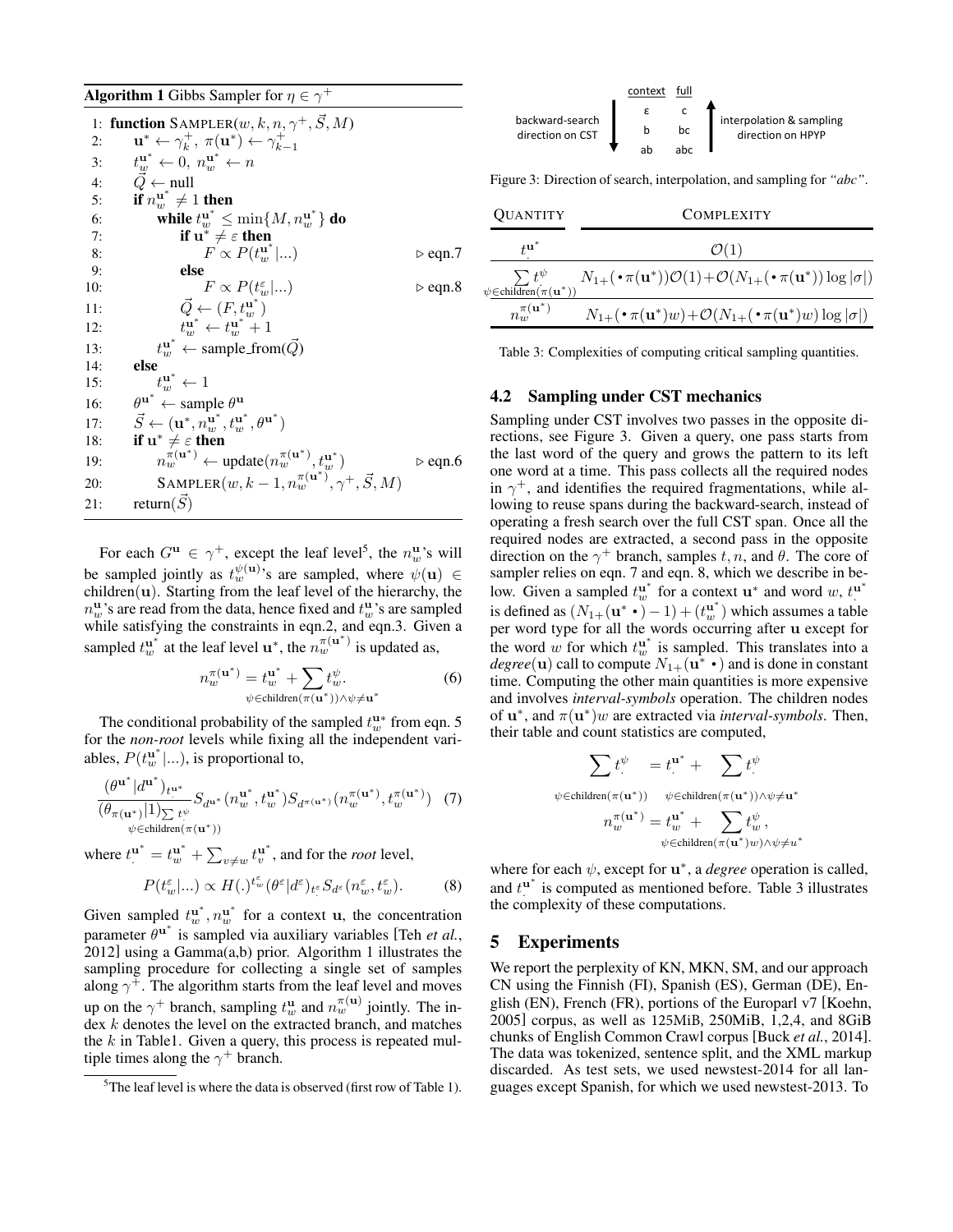|                     |              |             | <b>PERPLEXITY</b> |            |              |           |
|---------------------|--------------|-------------|-------------------|------------|--------------|-----------|
|                     | tokens $(M)$ |             | $n=10$            |            | $n = \infty$ |           |
|                     | TRAIN        | <b>TEST</b> | ΚN                | <b>MKN</b> | <b>SM</b>    | <b>CN</b> |
| EU-DE               | 54.93        | 0.06        | 1810              | 1694       | 1598         | 1543      |
| EU-FI               | 40.47        | 0.02        | 5570              | 5344       | 4833         | 4756      |
| EU-FR               | 66.79        | 0.08        | 1328              | 1191       | 1090         | 1048      |
| <b>EU-ES</b>        | 62.06        | 0.07        | 444               | 416        | 440          | 377       |
| <b>EU-EN</b>        | 61.30        | 0.07        | 921               | 844        | 806          | 725       |
| 125M <sub>i</sub> B | 32.52        | 0.07        | 333               | 329        | 328          | 289       |
| $250$ MiB           | 65.01        | 0.07        | 299               | 295        | 300          | 283       |
| $1$ GiB             | 201.52       | 0.07        | 246               | 242        | 251          | 224       |
| 2GiB                | 403.47       | 0.07        | 223               | 219        |              | 209       |
| 4GiB                | 807.71       | 0.07        | 204               | 200        |              | 190       |
| 8GiB                | 1617.27      | 0.07        | 184               | 181        |              | 174       |

Table 4: Data statistics, and perplexities of Kneser-Ney (KN), Modified Kneser-Ney (MKN), Sequence Memoizer (SM), and Compressed Nonparametric (CN) on different datasets. The empty cells for 2,4,8 GiB are due to SM exceeding the 180GiB memory budget.

avoid the effect of differences in handling Out-of-Vocabulary words in measuring the perplexities, we used a closed vocabulary setup. To measure the KN and MKN perplexities we used the SRILM [Stolcke, 2002] toolkit. And to verify the comparability, we forced the KN assumptions on our model and closely matched (difference  $\leq$  1) the perplexity numbers reported by SRILM. For benchmarking the memory and time usage of CN against SM, we used the English language datasets varying in size, from 125MiB to 8GiB chunks of Common Crawl. All experiments are done on a single core on Intel Xeon E5-2667 3.2GHz and 180GiB of RAM.

Perplexity As illustrated in Table 4, our approach (CN) consistently outperforms MKN perplexities by a margin of up to 15%. To test against full HPYP inference, we compared against the available implementation of SM.<sup>6</sup> Although CN is initialised by KN and samples from the conditional  $P(\gamma^+|\gamma^-)$ , it is consistently better than SM. We speculate this is due to poor mixing of SM over the full sampling space involving HPYP tree nodes, and proper mixing of our fast inference method over the smaller sampling space involving only nodes on a single branch  $\gamma^+$ . The difference between perplexities across multiple runs of our model were negligible. Comparing SM with KN and MKN reveals a surprising result on some datasets: SM does worse, or is only marginally better regardless of the number of burn-in, or samples.

Memory and Time As demonstrated in Figure 4, the memory used by SM is several orders of magnitudes larger than the size of the text and the size of our model in both training and test (query). For instance, on 250MiB dataset CN used (297MiB,108MiB) in training and test, compared with



Figure 4: Time (right Y-axis) and Memory (left Y-axis) usage of SM and CN in training and query phases on various data sizes (X-axis). SM could not be run on  $2 \leq G$ iB due to our memory budget.

(16GiB,16GiB) of SM when it stores only 1 set of HPYP samples. This made it impossible for us to run SM on larger  $(> 2GiB)$  datasets, or with more samples. In terms of time usage in the training step, our approach is several times faster, i.e.,  $(40\times,67\times)$  on  $(125\text{MiB},250\text{MiB})$  datasets. Noting that SM tends to get slower on larger datasizes, taking more than 14 days to train on 1GiB dataset, while we only required less than 2 hours. In the test time we are on average around  $24\times$ slower noting that SM tends to get slower on larger datasizes, i.e. from  $27\times$  faster on 125MiB to  $21\times$  on 250MiB. Inference only with 5 samples along each branch and no burnin, affected the perplexities of our approach up to  $2\%$  while making the average test speed only  $4 \times$  slower than SM. Our approach on "load+query" carries roughly a similar pattern excluding the load time. On 1GiB, our query is only  $1.8\times$ slower than SM, and we are  $2.3\times$  faster on load+query. A significant result which is due to smaller model size, and efficient inference mechanism of our CST-based framework.

### 6 Conclusion

In this paper we proposed a framework based on compressed suffix trees to represent infinite-order *hierarchical* Bayesian language models compactly, while developing a fast and memory-efficient approximate inference scheme. Compared with the existing HPYP LMs our approach has several orders of magnitudes lower memory footprint allowing us to apply it on  $(100\times)$  larger data sizes than the largest data used by HPYP LM. This is achieved by avoiding potential mixing issues, while consistently outperforming the Kneser-Ney family of smoothings by a significant margin.

As our future work, we would like to speedup the inference via approximating Stirling numbers using a separate model to avoid its expensive recursion cost during sampling, as well as exploring continuous space approximations of HPYP.

### Acknowledgments

This research was supported by the National ICT Australia (NICTA). The first author would like to thank Wray Buntine for fruitful discussions about sampling in HPYP, and Philip Chan for the support to run the experiments on Monash Advanced Research Computing Hybrid (MonARCH) servers.

<sup>6</sup> https://github.com/jgasthaus/libPLUMP

<sup>&</sup>lt;sup>7</sup>This doesn't verify the comparison reported in [Wood *et al.*, 2011]. We noticed a critical decision in their experimental setup: while setting a threshold to replace low frequency words with a single token is a popular approach in text processing, in the KN and MKN LM this will cause a range of discount parameters to be zero, eliminating the effect of smoothing and making KN and MKN perform worse than their full potential.